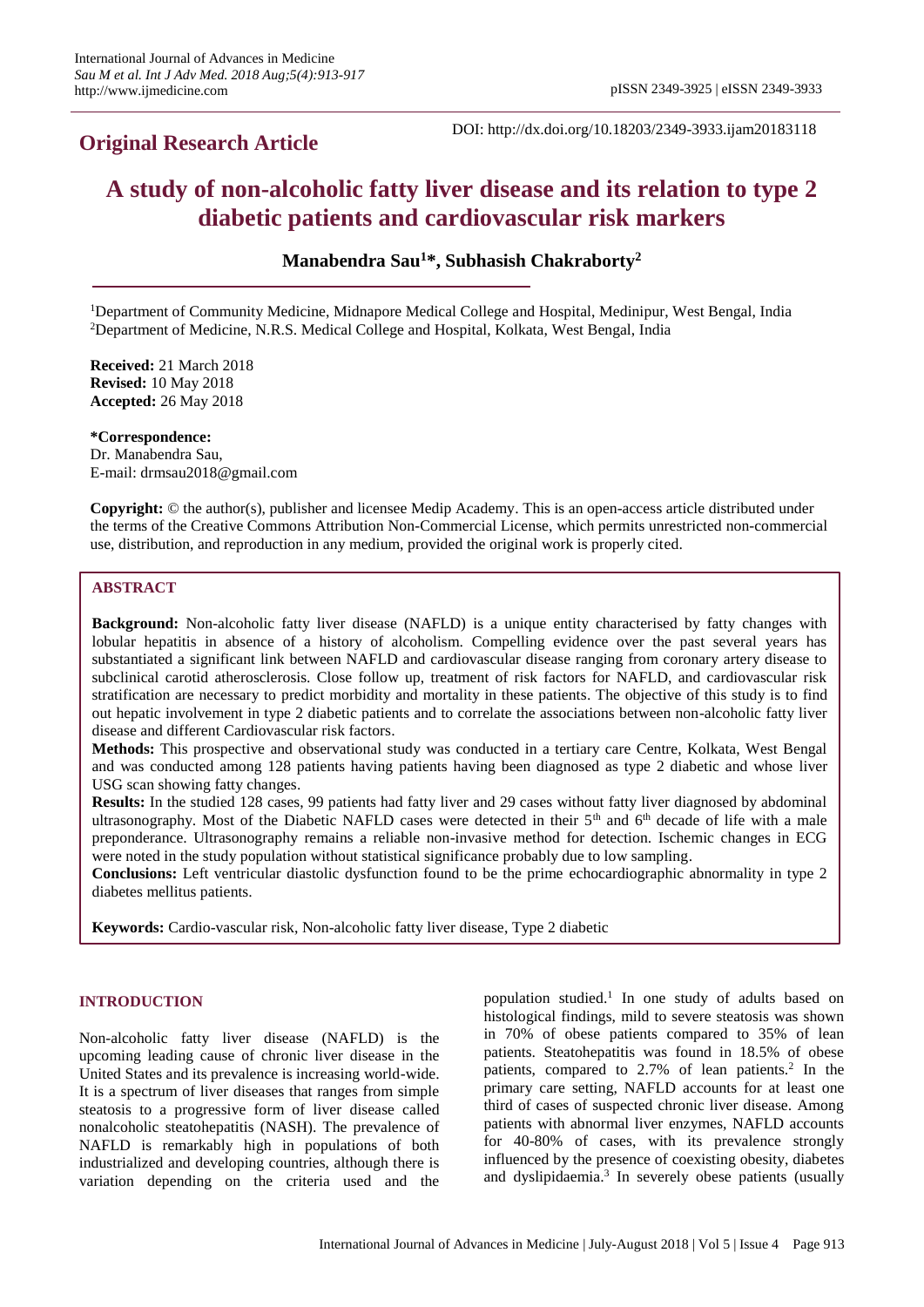defined as BMI >35kg/m2), the prevalence of steatosis is over 90% from patients undergoing bariatric surgery.<sup>4</sup> From another perspective, three-quarters of type 2 diabetic patients have steatosis. The coexistence of diabetes in NAFLD patients more than doubles the prevalence of cirrhosis from 10-25%.<sup>5</sup> Among patients with hyperlipidemia, at least two-thirds with<br>hypertriglyceridemia and one-third with hypertriglyceridemia and one-third with<br>hypercholesterolemia have fatty liver by hypercholesterolemia have fatty liver by ultrasonography.<sup>6</sup> Liver imaging may be a more reliable method for diagnosing NAFLD. In three large population studies, ultrasound imaging suggestive of NAFLD was independently associated with cardiovascular events.<sup>7-9</sup> Overall survival was reduced in subjects with NASH compared to the general population due to increased mortality by cardiovascular disease. Importantly in this study, only subjects with NASH had significantly reduced survival.<sup>10-11</sup> Several mechanisms have been postulated for development of accelerated atherosclerosis in patients with NAFLD, including genetic predisposition, insulin resistance and atherogenic dyslipidemia, oxidative stress, chronic inflammation, reduced levels of the adiponectin and altered production of pro and anticoagulant factors.<sup>12</sup> All these mechanisms are present at the same time. NAFLD, regardless of its stage, is strongly associated with hepatic and adipose tissue insulin resistance (IR). In fact, liver fat content can be used as an independent predictor of insulin resistance. These mechanisms work synergistically.<sup>13</sup> NAFLD, especially in its necro inflammatory form (NASH), may cause atherogenic dyslipidemia.<sup>14</sup>

The objectives of this study are to find out hepatic involvement in type 2 diabetic patients, to correlate the associations between non-alcoholic fatty liver disease and different cardiovascular risk factors and evaluation of non-alcoholic fatty liver disease as a component of metabolic syndrome.

### **METHODS**

This study was a case series and of prospective and observational in nature. Study was conducted in a tertiary care Centre, Kolkata, West Bengal and was conducted among 128 patients having Patients having been diagnosed as type 2 diabetic and whose liver USG scan showing fatty changes.

The study was carried out during the period from August 2016 to July 2017. Study population was outdoor and indoor patients of type 2 diabetes mellitus. Study population was divided in three groups, according to the duration of the diagnosis of diabetes. Each group had at least 30 patients. Control group will consist of age matched 29 patients having type 2 diabetes without having evidence of fatty liver. Study method was Interview schedule questionnaire, OPD records, bedside tickets, physical examinations and laboratory measurements.

Study population was divided in three groups, according to the duration of the diagnosis of diabetes. Each group had at least 30 patients. Control group will consist of age matched 29 patients having type 2 diabetes without having evidence of fatty liver. The distributions of different groups are GROUP A- less than 5 years, GROUP B- in between 5 to 10 years and GROUP Cmore than 10 years.

### *Inclusion criteria*

Patients having been diagnosed as type 2 diabetic and Liver USG scan showing fatty changes (USG will be done in patients of diabetes as a routine investigation).

#### *Exclusion criteria*

Long term history for chronic alcoholism, known hepatic disease, HBS Ag or anti HCV positivity, history of ingestion of hepatotoxic drugs, blood for ANA positivity.

Descriptive statistical analysis has been carried out in the present study. Results on continuous measurements are presented on Mean±SD (Min-Max) and results on categorical measurements are presented in number (%). Significance is assessed at 5 % level of significance. The Statistical software namely SAS 9.2, SPSS 15.0 were used for the analysis of the data and Microsoft word and Excel have been used to generate graphs, tables etc.

### **RESULTS**

### **Table 1: Age distribution.**

| Age distribution by hepatic status |            |               |              |            |  |  |
|------------------------------------|------------|---------------|--------------|------------|--|--|
|                                    |            | <b>Status</b> |              | <b>P</b> - |  |  |
| Age                                | Fatty      | Non-Fatty     | <b>Total</b> | value      |  |  |
|                                    | liver      | liver         |              |            |  |  |
|                                    | 9          | 5             | 14           |            |  |  |
| 30-40                              | $(7.03\%)$ | $(3.91\%)$    | $(10.94\%)$  |            |  |  |
|                                    | 22         | 8             | 30           |            |  |  |
| $41 - 50$                          | (17.19%)   | (6.25%)       | $(23.44\%)$  |            |  |  |
| 51-60                              | 36         | 12            | 48           |            |  |  |
|                                    | (28.13%)   | $(9.38\%)$    | (37.5%)      |            |  |  |
| 61-70                              | 22         | 3             | 25           | 0.4461     |  |  |
|                                    | (17.19%)   | $(2.34\%)$    | (19.53%)     |            |  |  |
| 71-80                              | 7          |               | 8            |            |  |  |
|                                    | (5.47%)    | $(0.78\%)$    | (6.25%)      |            |  |  |
| > 80                               | 3          | $\theta$      | 3            |            |  |  |
|                                    | $(2.34\%)$ | $(0\%)$       | $(2.34\%)$   |            |  |  |
| Total                              | 99         | 29            | 128          |            |  |  |
|                                    | (77.34%)   | (22.66)       | $(100\%)$    |            |  |  |

In present study, authors have found most of the cases of fatty liver (28.03%) in the age range of 51-60 years group. There were 2.43% cases with fatty liver above 80 years age.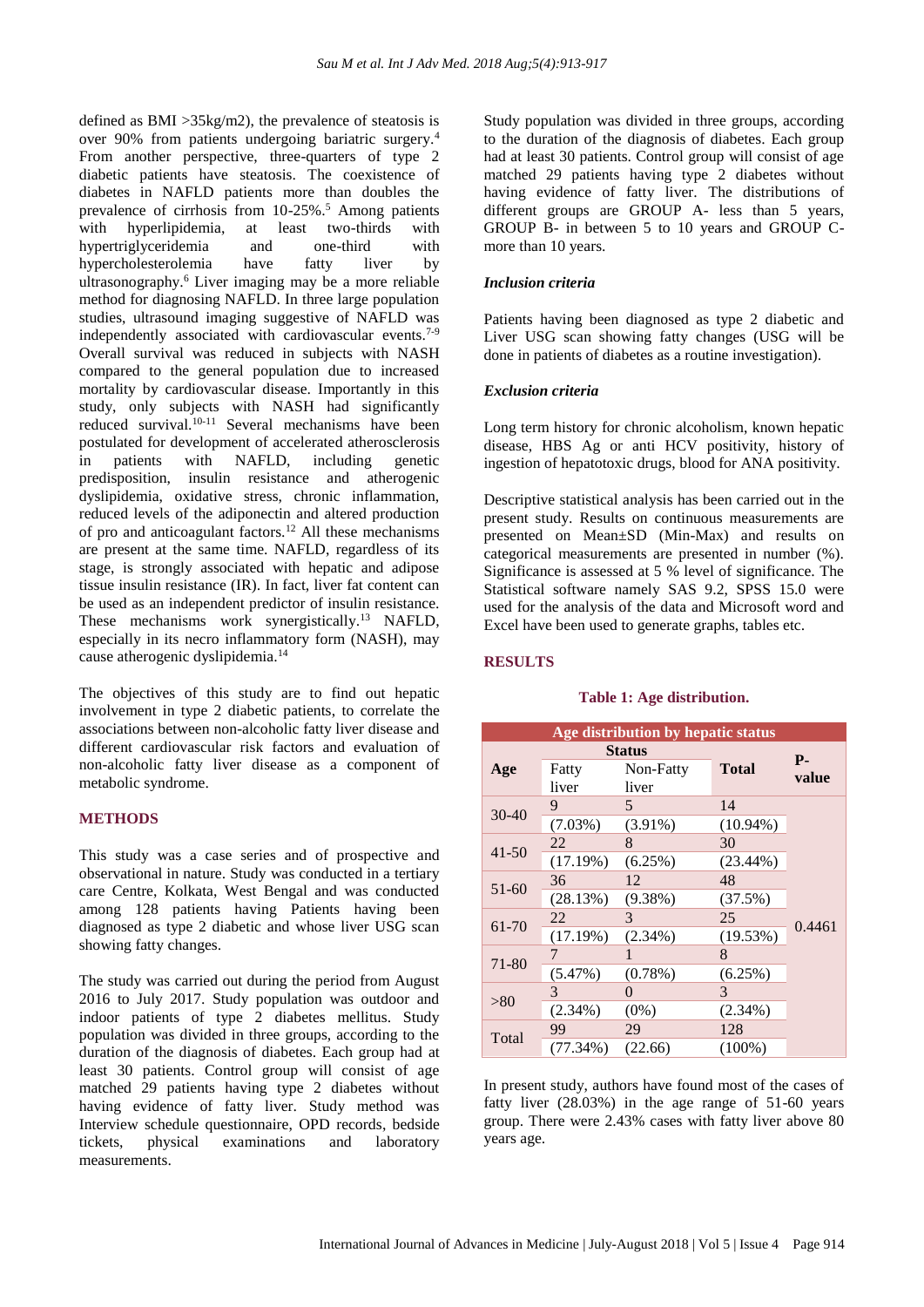On the contrary, above 80 years age, had fatty liver in all of them (Table 1). Among the 77.34% fatty liver cases 40.63% was male and 36.72% was female. 5.05% patients did not show any left ventricular diastolic dysfunction. 44.44% showed type 1, 42.42% showed type 2, 8.08% showed type 3 diastolic dysfunction. Type 3 LVDD was found mostly (3.03%) in cases with duration of diagnosis >10 years group. (Table 2).

| <b>Duration of diabetes</b> | <b>LVDD</b>    |             |                |            | <b>Total</b> | <b>P-value</b> |
|-----------------------------|----------------|-------------|----------------|------------|--------------|----------------|
|                             | $\overline{0}$ |             | $\overline{2}$ | 3          |              |                |
|                             |                | 15          | 16             |            | 38           |                |
| 5-10 years                  | $(3.03\%)$     | (15.15%)    | (16.16%)       | $(4.04\%)$ | (38.38%)     |                |
|                             |                | 17          |                |            | 31           | 0.4908         |
| $0-5$ years                 | $(2.02\%)$     | (17.17%)    | $(11.11\%)$    | $(1.01\%)$ | $(31.31\%)$  |                |
|                             |                | 12          | 15             |            | 30           |                |
| $>10$ years                 | $\theta$       | (12.12%)    | (15.15%)       | $(3.03\%)$ | $(30.3\%)$   |                |
|                             |                | 44          | 42             |            | 99           |                |
| Total                       | $(5.05\%)$     | $(44.44\%)$ | $(42.42\%)$    | $(8.08\%)$ | $(100\%)$    |                |

### **Table 2: Prevalence of LVDD with duration of diabetes.**

25.78% subjects showed ischemic changes in their ECG. In the  $>10$  years duration group showed 8.59% cases with ischemic changes in ECG. Statistical significance not found. (Table 3).

### **Table 3: Prevalence of ischemic changes in ECG with duration of diabetes.**

| <b>Duration</b> | <b>Ischemic changes in ECG</b>  |       | $P-$<br>value |              |
|-----------------|---------------------------------|-------|---------------|--------------|
| of<br>diabetes  | <b>Absent</b><br><b>Present</b> |       |               | <b>Total</b> |
|                 | 35                              | 14    | 49            |              |
| $5 - 10$        | 27.34                           | 10.94 | 38.28         |              |
|                 | 36                              |       | 44            |              |
| $0 - 5$         | 28.13                           | 6.25  | 34.38         |              |
|                 | 24                              | 11    | 35            | 0.35         |
| >10             | 18.75                           | 8.59  | 27.34         |              |
|                 | 95                              | 33    | 128           |              |
| Total           | 74.22                           | 25.78 | 100           |              |

### **Table 4: Prevalence of hypertension with hepatic status.**

| <b>Status of</b>   | <b>HTN</b> |       |          | <b>Total</b> | р.      |
|--------------------|------------|-------|----------|--------------|---------|
| liver              |            | 1     | 2        |              | value   |
|                    | 15         | 59    | 25       | 99           | < 0.001 |
| <b>Fatty liver</b> | 11.72      | 46.09 | 19.53    | 77.34        |         |
| Non-fatty<br>liver | 18         | 11    |          | 29           |         |
|                    | 14.06      | 8.59  | $\Omega$ | 22.66        |         |
|                    | 33         | 70    | 25       | 128          |         |
| Total              | 25.78      | 54.69 | 19.53    | 100          |         |

46.09% cases with fatty liver showed grade 1, 19.53% showed grade 2 hypertension. Among the subjects without fatty liver, 8.59% showed grade 1but the control population did not show any grade 2 hypertension. P value was significant (Table 4).

29.79% cases were in the range of HbA1C>10%. Among them 4.26% cases showed Type 3 LVDD. Type 1 LVDD was prevalent in the range of 8.1-10%, type 2 LVDD in the range of 7.1-8%. P value was not significant (Table 5).

### **Table 5: Prevalence of LVDD with A1C in fatty liver.**

| A1C        | <b>LVDD</b> |       |                |      |              | $P-$   |
|------------|-------------|-------|----------------|------|--------------|--------|
|            | $\bf{0}$    | 1     | $\overline{2}$ | 3    | <b>Total</b> | value  |
| $6.4 - 7$  | 2           | 9     | 4              | 2    | 17           |        |
|            | 2.13        | 9.57  | 4.26           | 2.13 | 18.09        |        |
| $7.1 - 8$  | 0           | 10    | 13             |      | 24           | 0.2571 |
|            | 0           | 10.64 | 13.83          | 1.06 | 25.53        |        |
| $8.1 - 10$ | 0           | 13    | 11             |      | 25           |        |
|            | 0           | 13.83 | 11.7           | 1.06 | 26.6         |        |
| >10        |             | 10    | 13             |      | 28           |        |
|            | 1.06        | 10.64 | 13.83          | 4.26 | 29.79        |        |
| Total      | 3           | 42    | 41             | 8    | 94           |        |
|            | 3.19        | 44.68 | 43.62          | 8.51 | 100          |        |

#### **Table 6: PPBS by LVDD in fatty liver.**

| <b>PPBS</b> | <b>LVDD</b>  |       |              |      |              | $P-$    |
|-------------|--------------|-------|--------------|------|--------------|---------|
|             | $\mathbf{0}$ |       | $\mathbf{2}$ | 3    | <b>Total</b> | value   |
| $\leq 200$  | 11           | 6     | 9            |      | 26           |         |
|             | 8.59         | 4.69  | 7.03         |      | 20.31        | < 0.001 |
| >200        |              | 54    | 34           | 8    | 102          |         |
|             | 4.69         | 42.19 | 26.56        | 6.25 | 79.69        |         |
| Total       | 17           | 60    | 43           | 8    | 128          |         |
|             | 13.28        | 46.88 | 33.59        | 6.25 | 100          |         |

42.2% cases with PPBS>200 mg/dl showed type 1, 26.6% showed type 2, and 6.25% type 3 LVDD. P value was significant. (Table 6).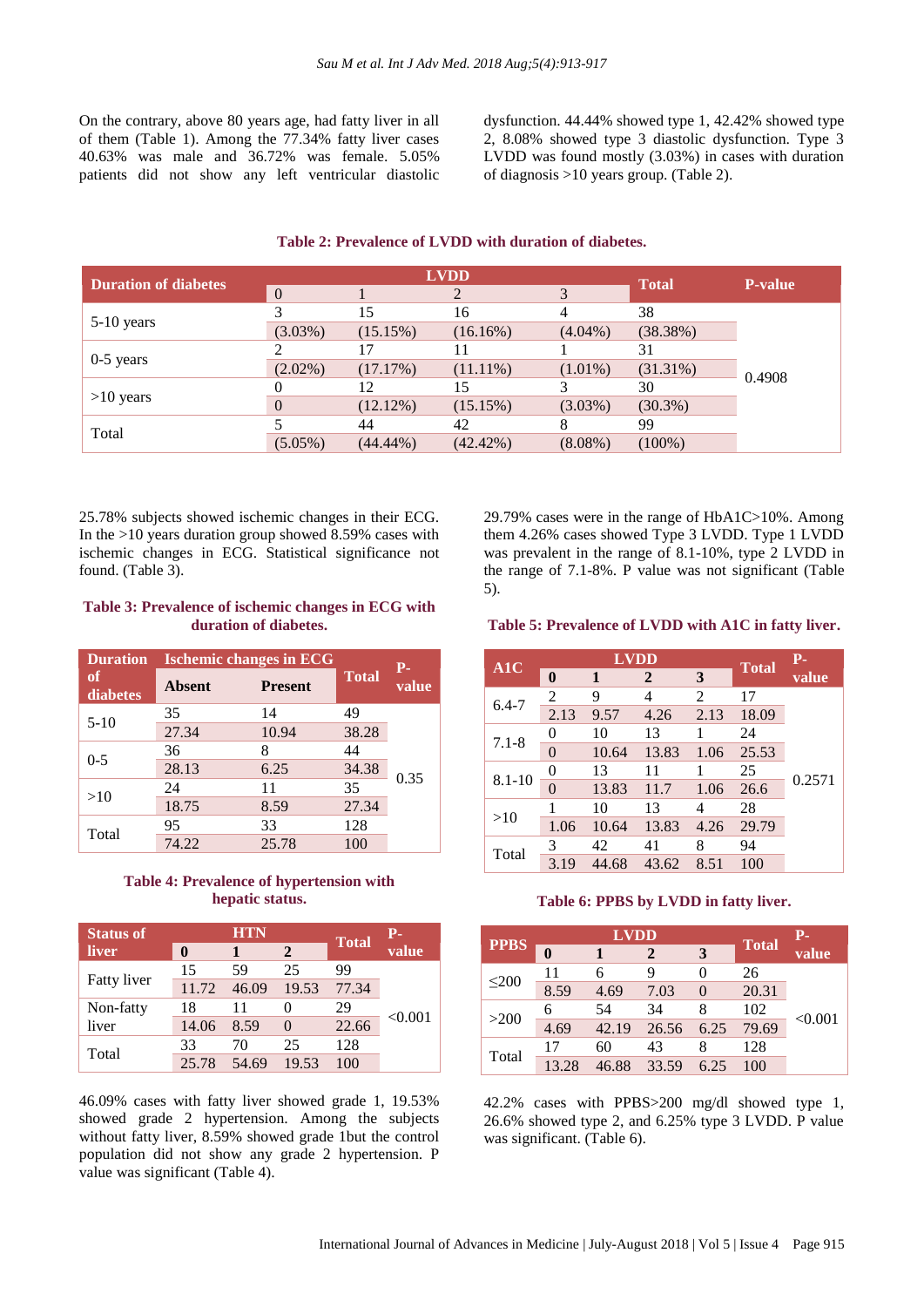### **DISCUSSION**

Liver ultrasonography results, although not sufficiently sensitive to detect liver inflammation and fibrosis, correlate well with the histological finding of fatty infiltration. In addition, international guidelines have been proposed for the diagnosis of different degrees of steatosis. NAFLD is associated with various metabolic abnormalities, including central obesity, type 2 diabetes, dyslipidaemia, high blood pressure, and metabolic syndrome (MetS). Fatty liver can develop as the result of various metabolic conditions that promote fat accumulation and inflammation in the liver. Otherwise, NAFLD may contribute to the development of MetS.

There is increasing evidence for an association between NAFLD and an increased risk of cardiovascular morbidity and mortality. The association between NAFLD and cardiovascular risk factors can largely explain the higher risk of cardiovascular disease among people with NAFLD.

The aim of this study was to assess the prevalence of fatty liver disease in known Type 2 diabetic cases and whether, these cases do have increased association of cardiovascular risk factors with them compared to the population with type 2 diabetes without fatty liver disease.

Banerjee S et al in their study showed fatty change in 43%, non-alcoholic steatohepatitis (NASH) could be identified in 40% with more advanced disease in 23% of the study population.<sup>15</sup> CRP is a potent cardiovascular risk factor. Chia-Hung Chiang et al established in their study that NAFLD patients have increased risk of CVD and elderly subjects have raised CRP value with a p value 0.004.<sup>16</sup> Authors have found significant association of hypertension with fatty liver disease in present study population as 46.09% cases showed grade 1 and 19.53% grade 2 hypertension. P value was significant. Present findings are supported by a study from Targher et al as they showed, 27.54% cases with grade 2 hypertension in study population with a odd ratio 1.42 with a significant p value.<sup>17</sup> Hypertensive patients were mostly associated with left ventricular hypertrophy as detected in present study (17.17%), p value was significant (Table 7) (p<0.001). According to Bleumke DA et al, abnormal left ventricular mass and geometry stands out to be potential marker of myocardial remodeling and cardiovascular disease.<sup>18</sup>

### **CONCLUSION**

This study was done among the diabetic patients with fatty liver, to specifically assess the whole spectrum of disease, both from cardiovascular and metabolic perspective. Authors reviewed multiple studies across the globe in this respect. These studies established the association of different cardiovascular parameters in fatty liver patients, whether diabetic or non-diabetic. Authors have found, quite the same results among present study population, who had association of multiple cardiovascular abnormalities, in comparison to the patients without fatty liver. Liver appears to be the window to the Heart. Authors studied 128 cases, among them 99 patients had fatty liver and 29 cases without fatty liver diagnosed by abdominal ultrasonography. Most of the Diabetic NAFLD cases were detected in their 5th and 6th decade of life with a male preponderance. Ultrasonography remains a reliable non-invasive method for detection.

Association of NAFLD with various physical and metabolic parameters like WHR, BMI, hyperlipidemia (hypertriglyceridemia specially), was proved beyond doubt and was found to be significantly associated with fatty liver disease when compared with age-matched control. CRP is found to be an independent coronary risk associate in Diabetic NAFLD patients.

### **ACKNOWLEDGEMENTS**

Authors would like to acknowledge all the patients who participated in this research study.

*Funding: No funding sources Conflict of interest: None declared Ethical approval: The study was approved by the Institutional Ethics Committee*

### **REFERENCES**

- 1. Angulo P. Non-alcoholic fatty liver disease. N Engl J Med. 2002;346:1221-31.
- 2. Van Hoof M, Rahier J, Horsmans Y. Tamoxifeninduced steatohepatitis. Ann Intern Med. 1996;124:855.
- 3. Daniel S, Ben-Menachem T, Vasudevan G, Ma CK, Blumenkehl M. Prospective evaluation of unexplained chronic liver tranaminase abnormalities in asymtomatic and symtomatic patients. Am J Gastgroenterol. 1999;94:3010-4.
- 4. Machado M, Marques-Vidal P, Cortez-Pinto H. Hepatic histology in obese patients undergoing bariatric surgery. J Hepatol. 2006;45:600-6.
- 5. Younossi ZM, Gramlich T, Matteoni CA, Boparai N, McCullough AJ. Non-alcoholic fatty liver disease in patients with type 2 diabetes. Clin Gastroenterol Hepatol. 2004;2:262-5.
- 6. Assy N, Kaita K, Mymin D, Levy C, Rosser B, Minuk G. Fatty infiltration of liver hyperlipidemic patients. Dig Dis Sci. 2000;45:1929-34.
- 7. Hamaguchi M, Kojima T, Takeda N, Nagata C, Takeda J, Sarui H, et al. Non-alcoholic fatty liver disease is a novel predictor of cardiovascular disease. World J Gastroenterol. 2007;13:1579-84.
- 8. Haring R, Wallaschofski H, Nauck M, Dörr M, Baumeister SE, Völzke H. Ultrasonographic hepatic steatosis increases prediction of mortality risk from